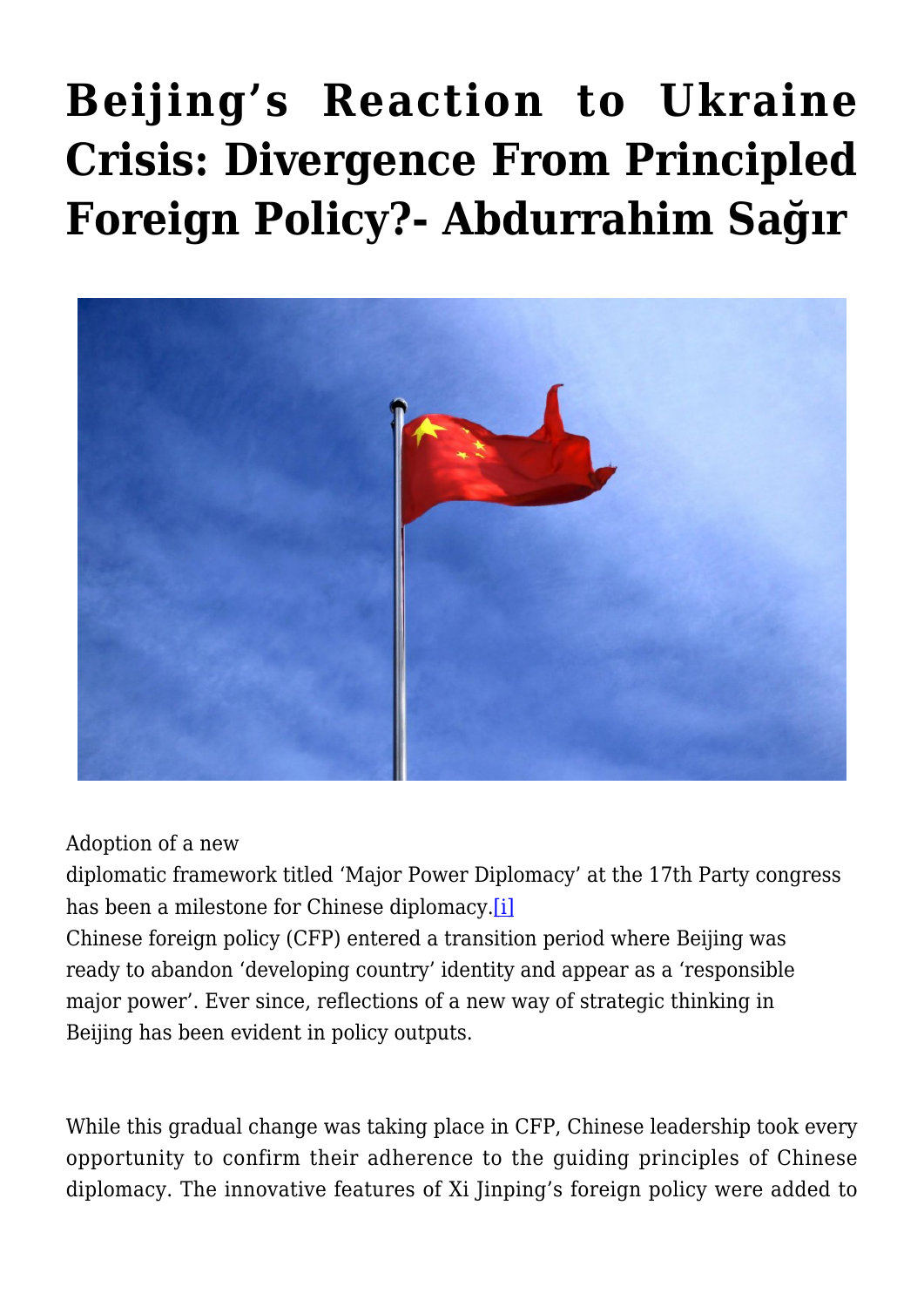solid foundation of CFP tradition. Therefore, an adequate evaluation of the gradual change in CFP calls for a reading in the context of Chinese diplomacy. This piece offers a reading of China's reaction to the Russian invasion of Ukraine with adding core principles of CFP into the perspective. In this regard, Zhou Enlai and Deng Xiaoping's contributions to Chinese diplomacy will be briefly highlighted to draw a basic framework for Chinese diplomacy tradition. The focus of the paper will be on Beijing's divergence from its traditional attitude by offering political and economic support to Moscow.

## *People's Republic of China's (PRC) Diplomacy Tradition*

Introduced by Zhou Enlai, the first premier of China, in 1958, "The Five Principles of Peaceful Coexistence" could be regarded as foundation stones of PRC's diplomacy. [These principles are;](https://www.fmprc.gov.cn/mfa_eng/wjdt_665385/zyjh_665391/201407/t20140701_678184.html) 'mutual respect for sovereignty and territorial integrity', 'non-aggression', 'non- interference in each other's internal affairs', 'equality and mutual benefit', and 'peaceful coexistence'. These principles are underpinning Chinese diplomacy for the last 65 years. Among five, Beijing places special emphasis on territorial integrity and national sovereignty. Beijing's policy on Syrian crisis was built upon these two principles. Despite all the international pressure, Beijing -together with Moscow- provided a security umbrella for Assad regime at UNSC by issuing  $9$  vetoes for "protecting Syria's territorial integrity".

Deng Xiaoping, paramount leader of PRC, has been another leader that has left his personal influence on Chinese diplomacy. He managed to alter strugglecentered ideological world view in Beijing. Peace and development was "the current theme of the international affairs" according to Deng[.\[ii\]](#page--1-0) Within this context, 'non-alignment' principle and 'keeping a low profile' strategy have been his most salient contributions that become to be core principles of Chinese diplomacy. Non-alignment principle enabled Chinese leaders to refrain from forming alliances with loads of long-term commitments and responsibilities. Instead, Beijing developed a strategy of building flexible partnerships across the world. Keeping a low-profile strategy on the other hand, was suggesting maintaining a low profile in international affairs. The strategy was aimed at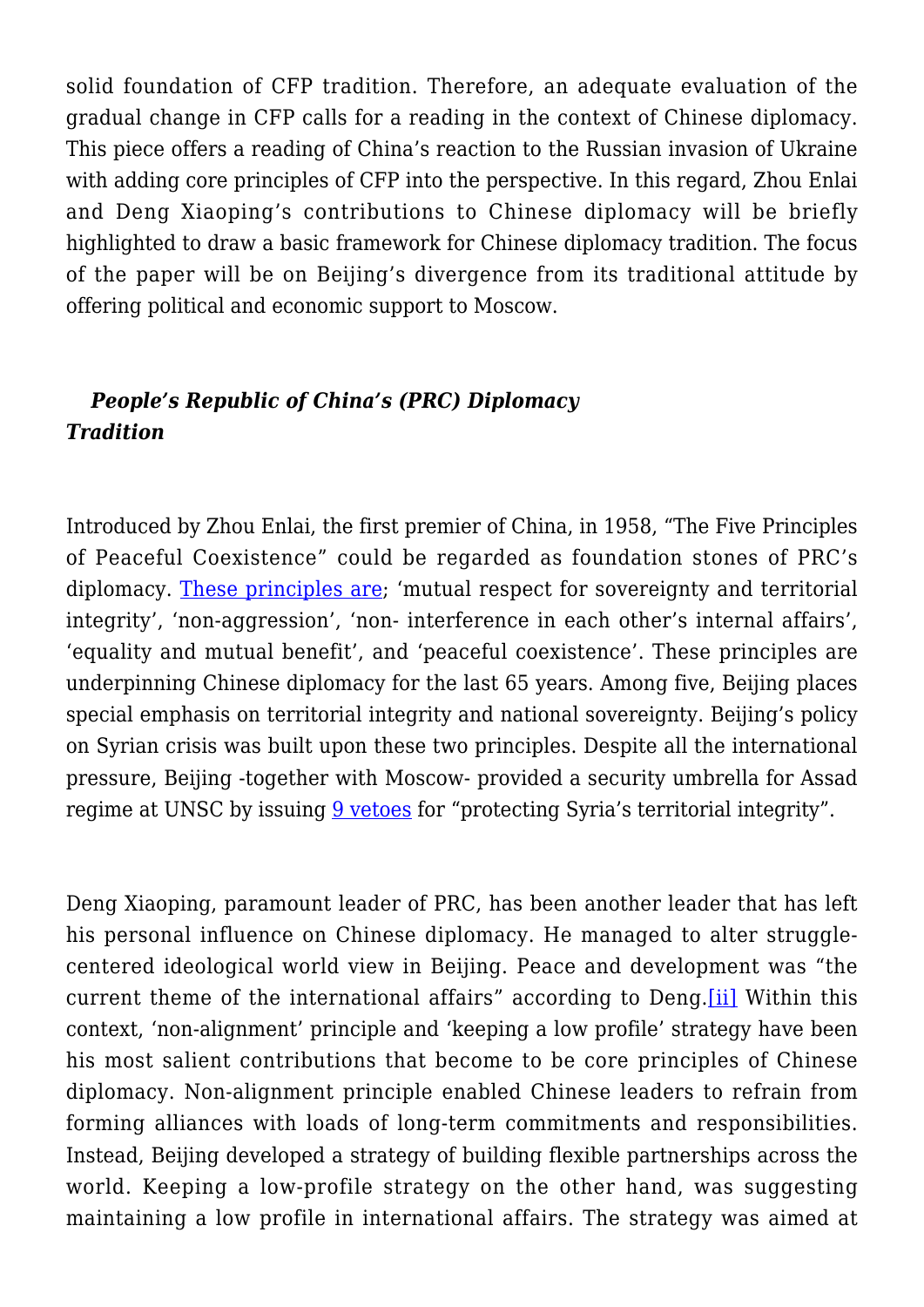focusing on its development while presenting a benign image to the world as a status quo power. In practical terms these principles have facilitated Chinese government to avoid political confrontations and focus on its development goals.

## *Beijing's Reactions to the Russian Invasion of Ukraine*

Evaluation of Beijing's reaction to Russia's invasion of Ukraine in this context, indicates abandonment of some of the core principles of Chinese diplomacy. Given the degree of emphasis placed on sovereignty and territorial integrity for decades, China's reaction could be regarded as 'unusual'. At the initial phases of the crisis, Chinese diplomats have refrained from making any references to Ukraine's sovereignty or territorial integrity. [On February 24](https://www.fmprc.gov.cn/mfa_eng/xwfw_665399/s2510_665401/2511_665403/202202/t20220224_10645282.html), after being asked if China considers Russia's action as an invasion, Foreign Ministry spokesperson described the situation as a result of "complex historical background" and "interplay of various factors". Chinese government choose to frame the Russian attacks as "Russia's special military operation" which also reflected in the coverages of Chinese media outlets.

Considering China's firm stance on protecting Syria's sovereignty and territorial integrity, Beijing's attitude towards Ukraine raises questions about the Beijing's principled foreign policy behaviors. Beijing is simultaneously displaying two different attitudes towards the two ongoing crises. In this regard, selective application of 'respect for sovereignty' principle is likely to lead to questioning of 'responsible major power' image that Beijing has been eagerly trying to establish under Xi Jinping's leadership.

Another point that deserves attention is the nature of relationship between China and Russia. Chinese government has always been clear that Sino-Russia relation is a strategic partnership not an alliance. However, Xi-Putin meeting at the 2022 Winter Olympics marked escalation of relations to a further level. [In the joint](http://en.kremlin.ru/supplement/5770) [statement](http://en.kremlin.ru/supplement/5770) running over 5000 words long, two countries emphasized their shared world view and declared that there are "no limits" to the two's "friendship" and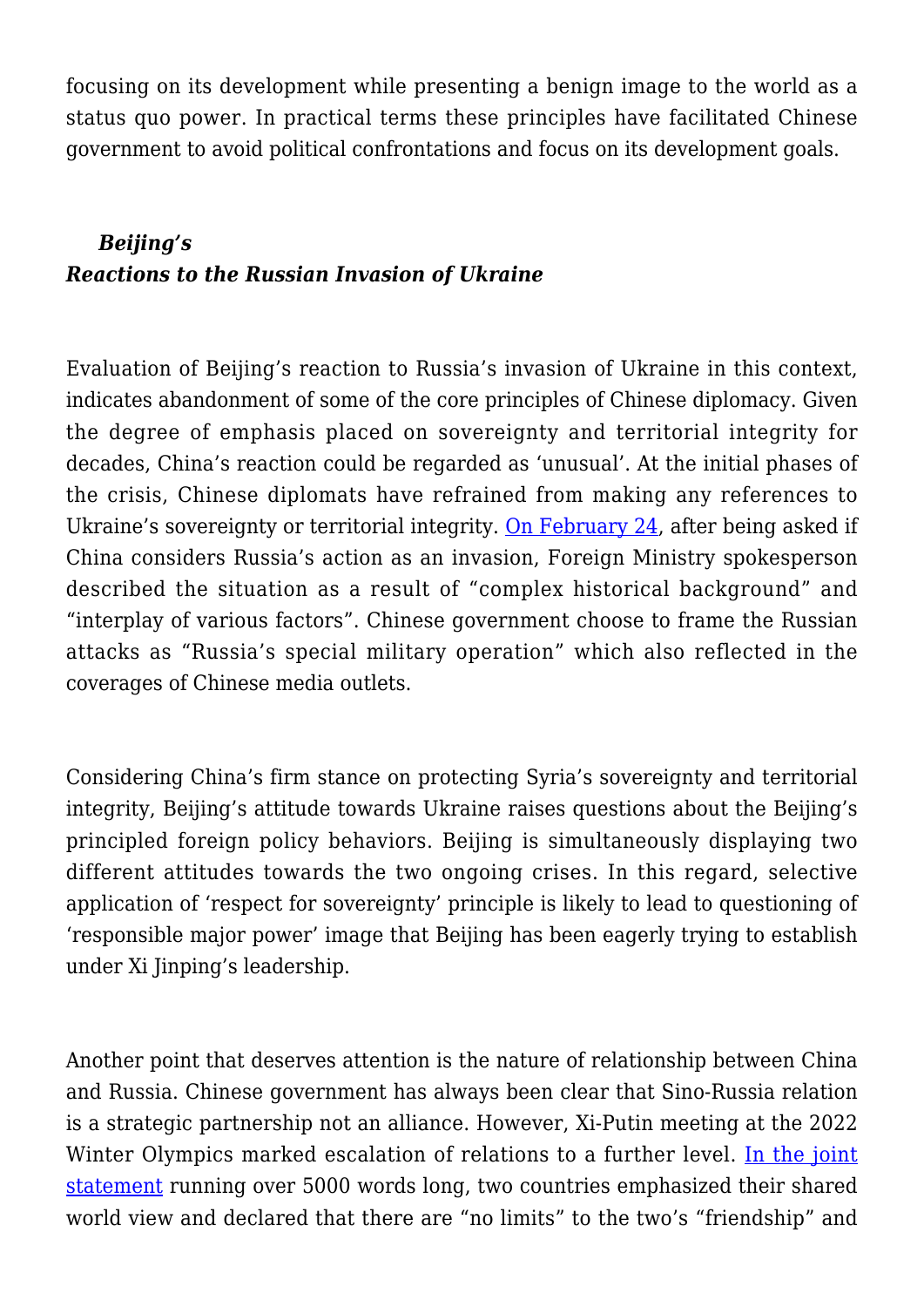"no 'forbidden' areas of cooperation." The two countries endorsed each other's security concerns such as expansion of NATO or AUKUS. Another significant outcome of the meeting was China's pledge to purchase 117.5 billion worth of the Russian gas and oil, which have strengthened Putin's hand in the face economic sanctions. Chinese foreign ministry also [underlined](https://www.fmprc.gov.cn/mfa_eng/xwfw_665399/s2510_665401/2511_665403/202203/t20220309_10650266.html) that "China firmly opposes any form of unilateral sanctions."

 In the context of both sides' increased dissatisfaction with the US-led order and their confrontation with the US, this meeting can be interpreted as escalation of bilateral ties further then partnership relations. In fact, many Western analysists viewed the joint statement as a '['landmark document''](https://responsiblestatecraft.org/2022/02/12/breaking-down-that-putin-xi-joint-statement-on-a-new-era) which is a declaration of a ''[de facto security alliance'](https://www.atlanticcouncil.org/content-series/inflection-points/the-worlds-top-two-authoritarians-have-teamed-up-the-us-should-be-on-alert/)'. This might be an execration for the moment, but Beijing's covert support for the Russian actions should not be underseen. Beijing's political and economic support for Moscow at such a crucial time is not a usual practice in Chinese diplomacy. After abstaining from [UN resolution](https://www.un.org/press/en/2022/sc14808.doc.htm) condemning Russian invasion of Ukraine on 25 February, China issued sole supporting vote for Russia's resolution on [24 March.](https://news.un.org/en/story/2022/03/1114552) Following the discovery of civilian bodies at the town of Bucha, Beijing once again refrained from naming or criticizing the perpetrator. Despite the tense international criticism against Moscow, [Chinese](https://www.fmprc.gov.cn/mfa_eng/xwfw_665399/s2510_665401/2511_665403/202204/t20220406_10665019.html) [Foreign Ministry spokesperson](https://www.fmprc.gov.cn/mfa_eng/xwfw_665399/s2510_665401/2511_665403/202204/t20220406_10665019.html) called to "exercise restraint and avoid unfounded accusations" until the full picture is clear. At the General Assembly vote on [7April,](https://news.un.org/en/story/2022/04/1115782) China voted against the resolution for suspending Russia from UN Human Rights Council.

## Given Beijing's

longstanding emphasis on sovereignty and territorial integrity, these compromises are overperforming the level of commitment expected in a partnership relation. Beijing's actions are resembling more of backing up an ally who is facing international backlash. And both parties shared threat perception of the US and their sufferings from unilateral sanctions makes this rapprochement more spontaneous. Although China and Russia do not share the exact same vision for the future of international order and there are potential sources of conflict between the two, recent developments are creating favorable incentives for the emergence of a Russia-China axis.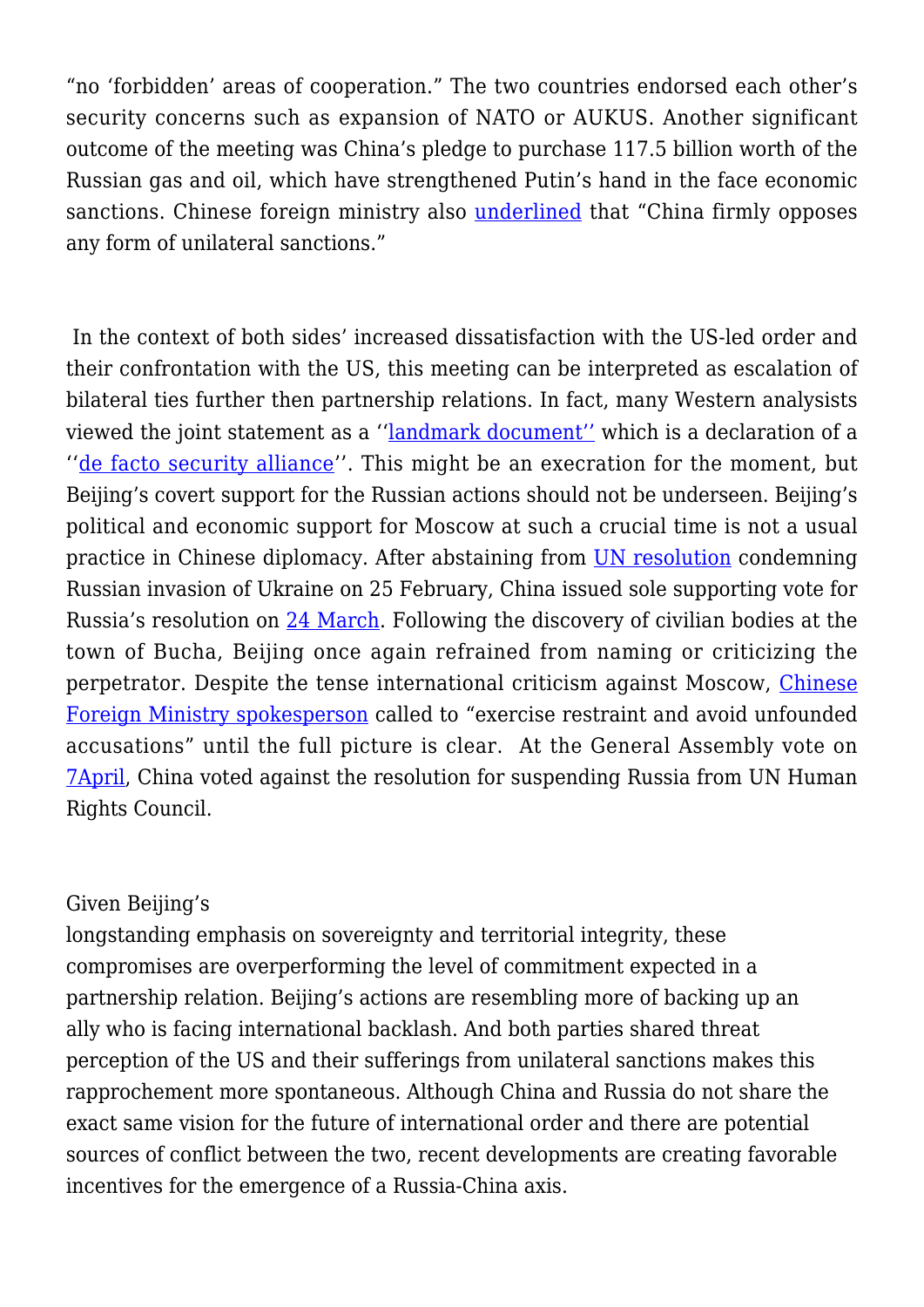Overall, China's support for the Russian aggression would potentially jeopardize Xi Jinping's global governance vision of ["building a community of shared future](http://www.gov.cn/xinwen/2021-08/02/content_5628897.htm) [for all humankind](http://www.gov.cn/xinwen/2021-08/02/content_5628897.htm)". Despite the embracive narratives of the Chinese government on global governance, refraining from taking any measures against the perpetrator in an international crisis will lead to questionings at the international stage. Reflections of these actions will stay as warning notice especially for the developing world that is in expectance of a principled, value-driven foreign policy approach from China. As Josep Borrell, the European Union's high representative for foreign affairs, [stated](https://www.bloomberg.com/news/articles/2022-04-06/eu-s-top-diplomat-calls-summit-with-china-s-xi-a-deaf-dialog) recently "China cannot pretend to be a responsible great power but close its eyes or cover its ears when it comes to a conflict that obviously makes it uncomfortable…"

[\[i\]](#page--1-0) For further reading; Michael D. Swaine,

"Chinese Views of Foreign Policy in the 19th Party Congress," China Leadership Monitor No:55 Carnegie Endowment for International Peace, 2018

[\[ii\]](#page--1-0) Selected Works of Deng Xiaoping, Vol. III, p. 104 in Honghua Men, "China's grand strategy: a framework analysis" *Singapore, Peking University Press and Springer, 2020*



**Abdurrahim Sağır,** received his undergraduate degree in Chinese Law from Wuhan University and continues his graduate studies in International Relations and Diplomacy at Shanghai University. He continues his research activities at Shanghai University Center for Global Governance. His research interests include Chinese Foreign Policy, China's Middle East Strategy, China-Middle East Relations and Chinese Think Tanks.